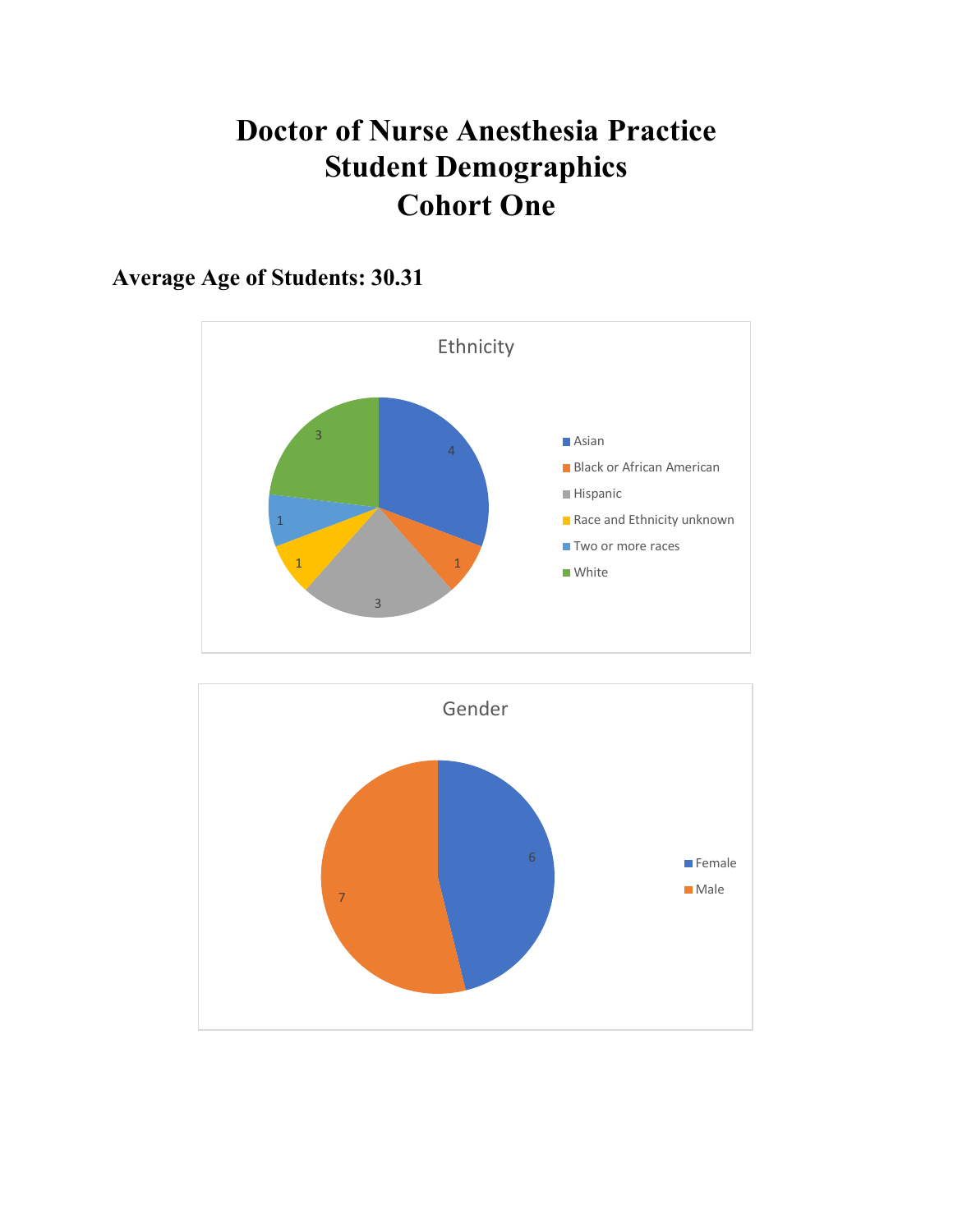

## **Ethnicity**

| Asian                            |   |
|----------------------------------|---|
| <b>Black or African American</b> | 1 |
| Hispanic                         | 3 |
| Race and Ethnicity unknown       | 1 |
| Two or more races                | 1 |
| White                            | ς |

### **Gender**

| Female | 6 |
|--------|---|
| Male   | ⇁ |

### **Age**

| 26 | 1              |
|----|----------------|
| 27 | $\overline{2}$ |
| 28 | 3              |
| 29 | 1              |
| 30 | 1              |
| 31 | 1              |
| 33 | 1              |
| 35 | 1              |
| 36 | $\overline{2}$ |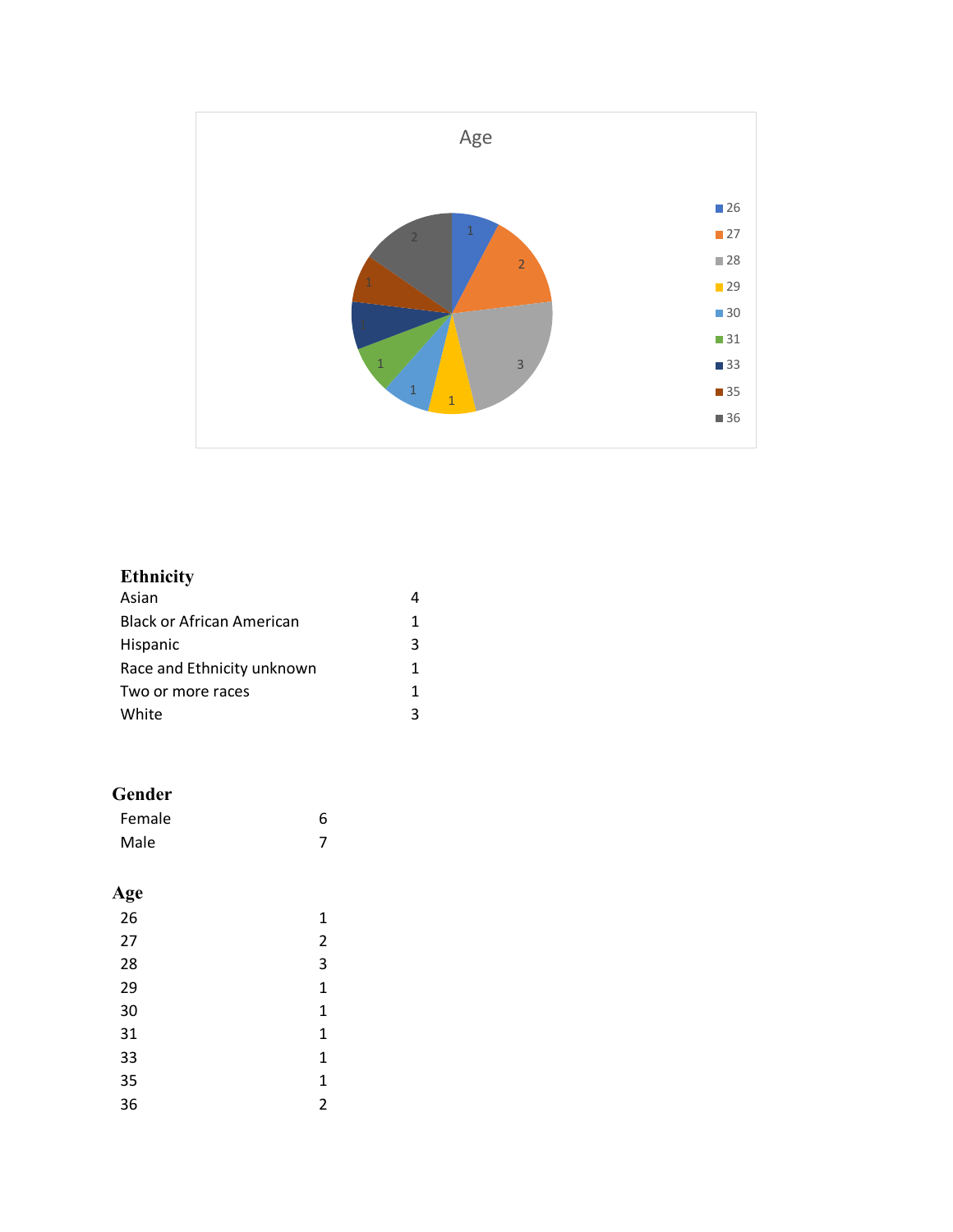# **Doctor of Nurse Anesthesia Practice Student Demographics Cohort Two**

## **Average Age of Students: 31.76**